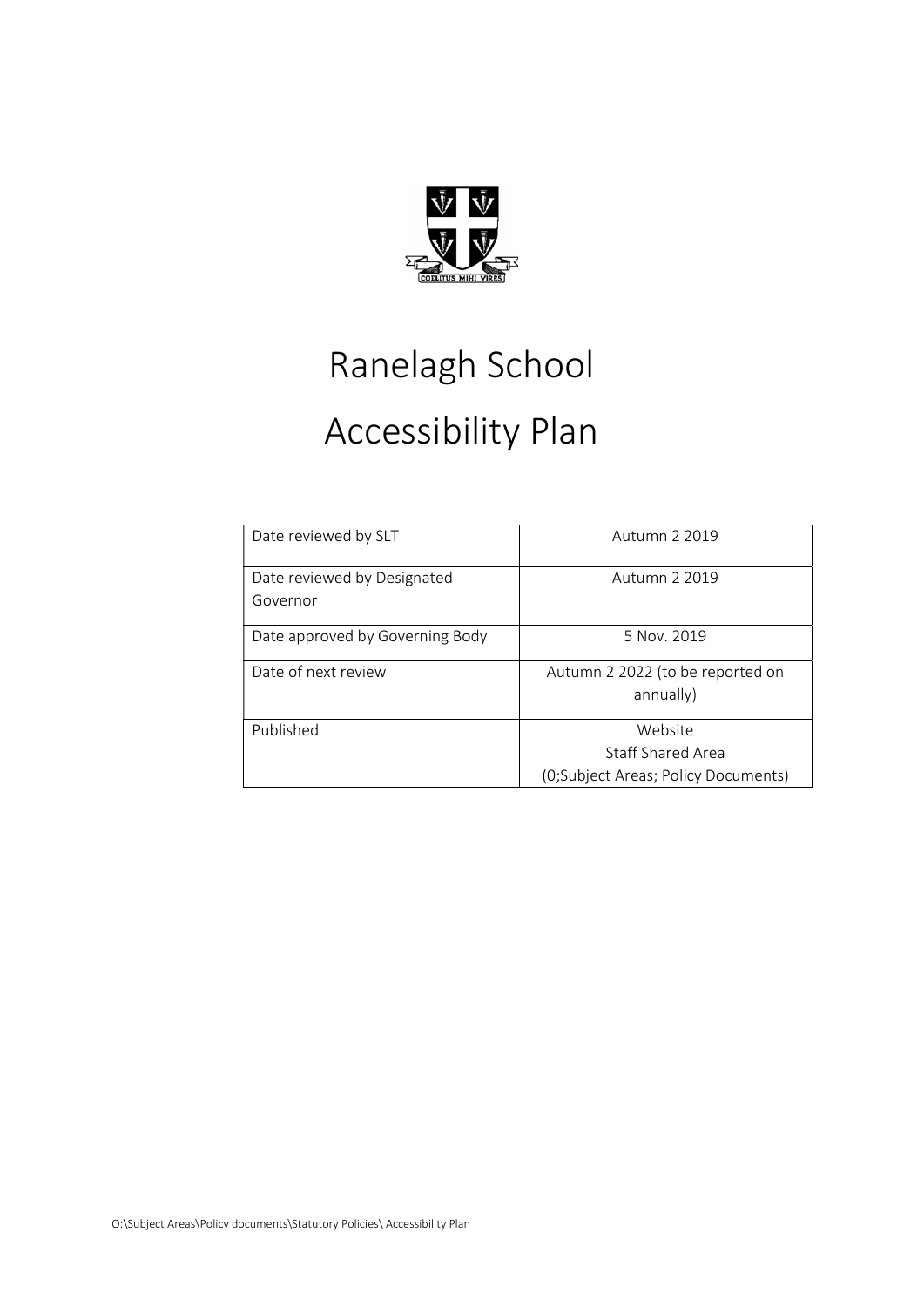## **Context**

At Ranelagh, we believe that:

- We are all made in God's image and therefore have a positive contribution to make to the school community
- The school values underpin all our activities for both staff and students
- Everybody should have an equal opportunity to contribute to and benefit from society

As a Church of England school we recognise the importance of educating for life in all its fullness. As part of our commitment to the nurture of wisdom, hope, community and dignity, we understand that the accessibility of provision is fundamental to the success and well-being of all stake-holders. We are committed to providing an environment that enables full curriculum access, valuing and including all students, staff, parents and visitors, regardless of their educational, physical, sensory, social, spiritual, emotional and cultural needs. We are committed to taking positive action in the spirit of the Equality Act 2010 with regard to disability and to developing a culture of inclusion, support and awareness.

The Equality Act 2010 replaces previous discrimination law and provides a single piece of legislation covering all the types of discrimination that are unlawful. Schools and Local Authorities have to carry out accessibility planning for disabled students.

The definition of disability under the law is a wide one. A disabled person, as defined under the Equality Act 2010, is someone who has a physical or mental impairment that has a substantial and long-term negative effect to do normal daily activities. If a person has been disabled in the past they are still covered by the legislation for the rest of their life.

The Accessibility Plan for physical accessibility will be informed by and updated in the light of the upcoming access audit. It may not be feasible to undertake all of the works during the life of this Accessibility Plan and therefore some items will roll forward into subsequent plans.

## Aims of the Ranelagh School Accessibility Plan:

The Accessibility Plan shows how access is to be improved over time for all students, staff and visitors to the school, recognising the need to make "reasonable adjustments" and accommodate the needs of individuals where practicable. The main priorities in the school's plan will be in the following areas:

- Improving the physical environment of the school to increase the extent to which disabled students can take advantage of education and associated services
- Increasing the extent to which disabled students can participate in the school curriculum
- Improving the communication of written information to disabled students, staff, parents and visitors

The Accessibility Plan will be fully reviewed every three years and reported on to the governing body on an annual basis, via the designated SEND governor.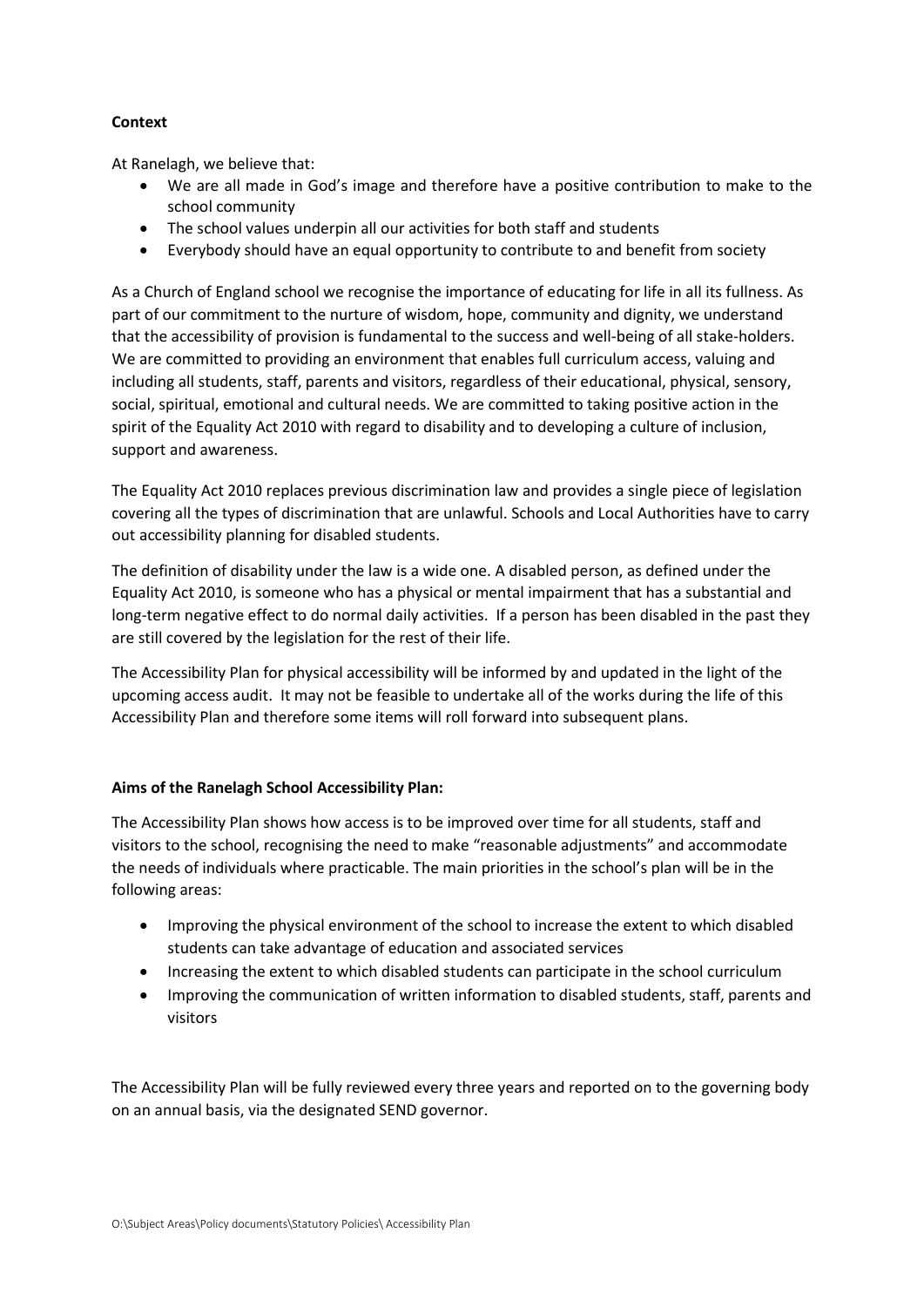## Area 1: Ensuring, and when necessary, improving access to the physical environment of the school

| Area                          | Aim                                                                                                         | <b>Actions</b>                                                                                                                                                                                                                                                                  | Person responsible | <b>Time frame</b> | Success criteria                                                                                                 |
|-------------------------------|-------------------------------------------------------------------------------------------------------------|---------------------------------------------------------------------------------------------------------------------------------------------------------------------------------------------------------------------------------------------------------------------------------|--------------------|-------------------|------------------------------------------------------------------------------------------------------------------|
| Physical access               | <b>Buildings are accessible</b><br>to everyone, including<br>those in wheelchairs<br>and on crutches        | Review and where<br>appropriate and<br>necessary, make<br>improvements to:<br>Access to buildings<br>$\bullet$<br>Access to lift<br>$\bullet$<br>Provision of ramps<br>Accessible parking<br>$\bullet$<br>bays<br>Signage<br>$\bullet$                                          | CM, RB, SJS        | On-going          | The physical<br>environment is safe and<br>accessible for all                                                    |
| <b>Emergency evacuation</b>   | <b>Emergency evacuation</b><br>procedures take account<br>of the needs of all<br>individuals                | COB to establish<br>assembly points and<br>facilitate evacuation of<br>students with disabilities                                                                                                                                                                               | COB, AMS, JAT      | On-going          | All staff and students to<br>be fully aware of<br>procedures and<br>designated personnel<br>and rendezvous areas |
| Movement in Scott<br>building | Movement in upstairs<br>corridor at lesson<br>change-overs is orderly<br>and safe                           | Teachers to ensure that<br>the one-way system is<br>adhered to                                                                                                                                                                                                                  | Teachers           | On-going          | All students, staff and<br>visitors are able to move<br>safely along the corridor                                |
| Temporary injuries            | Students who are<br>temporarily disabled<br>due to injuries are able<br>to access their lessons<br>as usual | HoY to risk assess<br>students with temporary<br>injuries (including those<br>on crutches and in<br>wheelchairs) and where<br>necessary, arrange for<br>temporary re-rooming<br>of lessons which are<br>timetabled upstairs in<br>the old building (Maths,<br>Science, Library) | HoY                | On-going          | Students with injuries<br>are able to attend all of<br>their lessons                                             |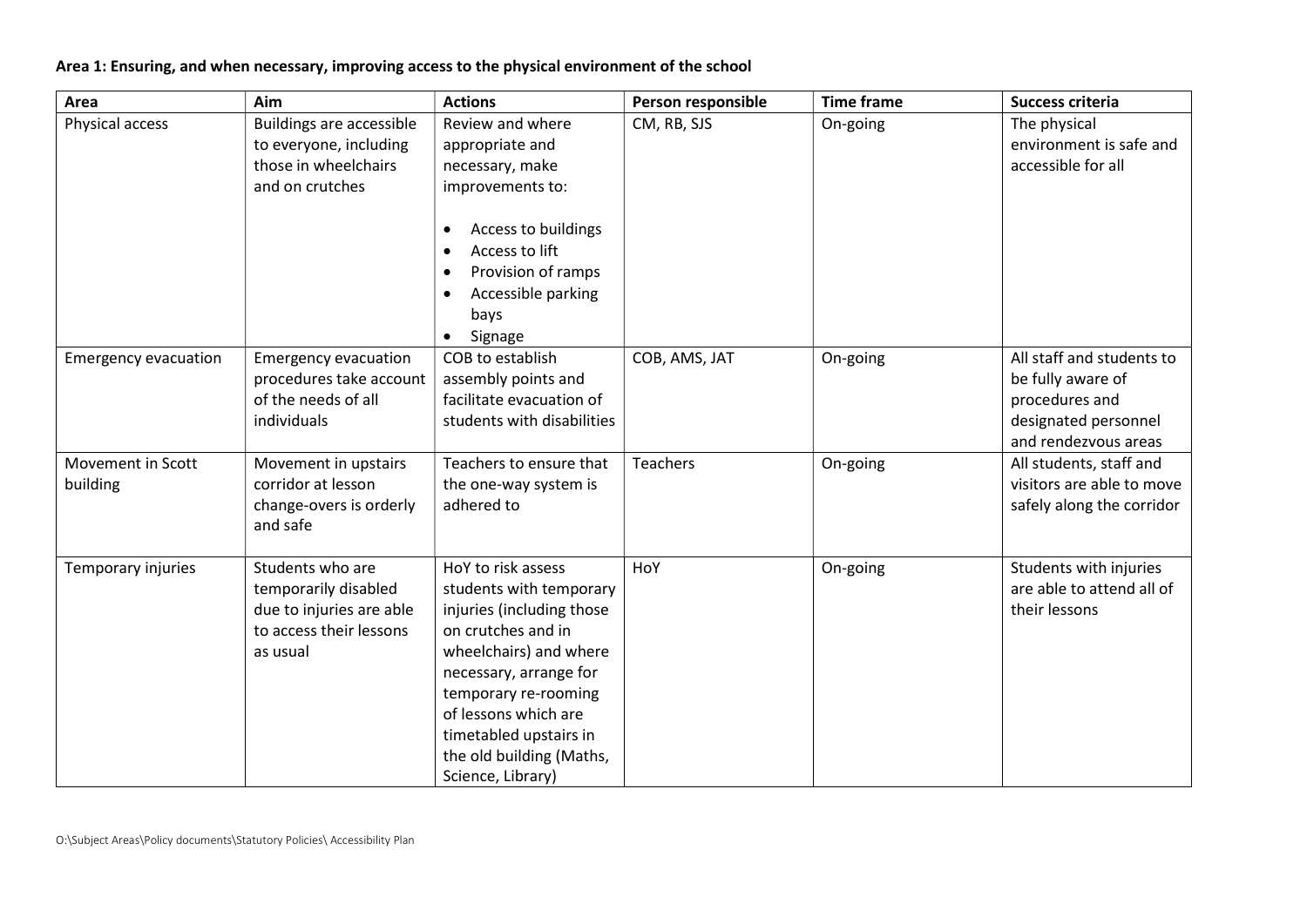|  | Area 2: Ensuring, and where necessary, increasing access for disabled students to the school curriculum |
|--|---------------------------------------------------------------------------------------------------------|
|--|---------------------------------------------------------------------------------------------------------|

| Area                   | Aim                         | <b>Actions</b>                              | Person responsible | <b>Time frame</b> | Success criteria         |
|------------------------|-----------------------------|---------------------------------------------|--------------------|-------------------|--------------------------|
| Access to the examined | All students to have        | Review curriculum and                       | <b>MAW</b>         | Annually          | All students are able to |
| curriculum             | access to a broad,          | options process                             |                    |                   | access accredited        |
|                        | balanced and relevant       |                                             |                    |                   | courses                  |
|                        | curriculum                  | Review Key Stage 4 and                      | MAW, EAC           | Annually          | The curriculum is        |
|                        |                             | Key Stage 5 Level 3 offer                   |                    |                   | appropriate for all      |
|                        |                             | in the light of each                        |                    |                   | students, including      |
|                        |                             | cohort of students                          |                    |                   | those who are disabled   |
|                        |                             |                                             |                    |                   |                          |
| Personalised learning  | All teachers to have an     | Provide advice and                          | HLS, AMS, JAT      | Regular           | Students with additional |
|                        | understanding of the        | strategies to staff in the                  |                    |                   | needs are able to access |
|                        | challenges faced by         | identification and                          |                    |                   | the curriculum           |
|                        | students with additional    | teaching of students                        |                    |                   | appropriately            |
|                        | needs                       | with additional needs                       |                    |                   |                          |
|                        |                             | and other specific<br>learning difficulties |                    |                   |                          |
|                        | Students with additional    | Short-term                                  | JAT, AMS, HC       |                   | Students with additional |
|                        | needs are able to access    | interventions,                              |                    | On-going          | needs make additional    |
|                        | the curriculum and          | withdrawal groups and                       |                    |                   |                          |
|                        | make expected levels of     | LSA support provided as                     |                    |                   | levels of progress       |
|                        |                             | appropriate to support                      |                    |                   |                          |
|                        | progress                    | students with specific                      |                    |                   |                          |
|                        |                             | additional needs                            |                    |                   |                          |
| Access to enrichment   | All students to have the    | Monitor students'                           | EAC                | Termly            | There is no gap in the   |
| opportunities          | opportunity to              | participation in extra-                     |                    |                   | participation rates of   |
|                        | participate in trips and    | curricular activities and                   |                    |                   | disabled and non-        |
|                        | extra-curricular            | visits                                      |                    |                   | disabled students        |
|                        | activities, irrespective of |                                             |                    |                   |                          |
|                        | any disabilities            |                                             |                    |                   |                          |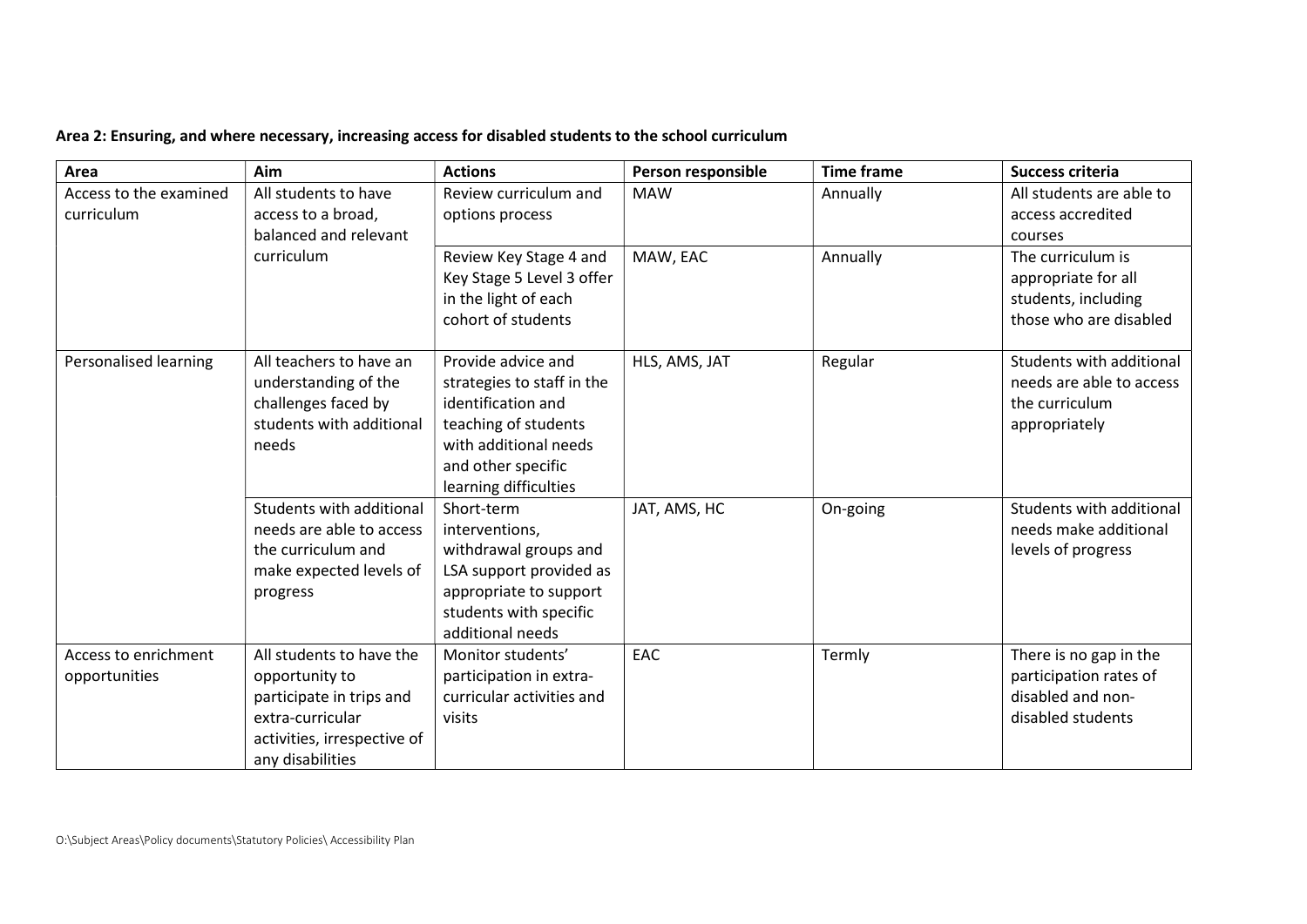| Access arrangements<br>(examinations) | Students with<br>disabilities are not at a<br>substantial disadvantage<br>when undertaking<br>external assessments | Students with<br>disabilities are<br>monitored and / or<br>tested to determine<br>whether there is a need<br>for "reasonable<br>adjustments" (in line<br>with JCQ guidance)        |               |             | "Reasonable<br>adjustments" are made<br>as appropriate                                   |
|---------------------------------------|--------------------------------------------------------------------------------------------------------------------|------------------------------------------------------------------------------------------------------------------------------------------------------------------------------------|---------------|-------------|------------------------------------------------------------------------------------------|
| Transition                            | All disabled students<br>joining the school make<br>a smooth transition                                            | Visits to all feeder<br>primary schools to<br>determine the needs of<br>disabled students                                                                                          | HLS, AMS, JAT | Summer term | Needs of individual<br>students are identified<br>and shared with<br>relevant colleagues |
| Attendance                            | <b>Students with SEND</b><br>maintain good<br>attendance and their<br>progress is not affected<br>by absences      | Careful monitoring of<br>attendance, use of<br>attendance action plans<br>and "reasonable<br>adjustments" where<br>appropriate in order to<br>encourage good<br>attendance         | HLS, MRS      | On-going    | <b>Students with SEND</b><br>maintain attendance of<br>at least 95%                      |
|                                       | <b>Exclusions take account</b><br>of students' additional<br>needs                                                 | Audit exclusion data for<br>students with SEND(K)<br>and ensure that<br>"reasonable<br>adjustments" are in<br>place to recognise the<br>challenges faced by<br>particular students | <b>HLS</b>    | On-going    | Students with SEND(K)<br>are fully included in<br>school life                            |